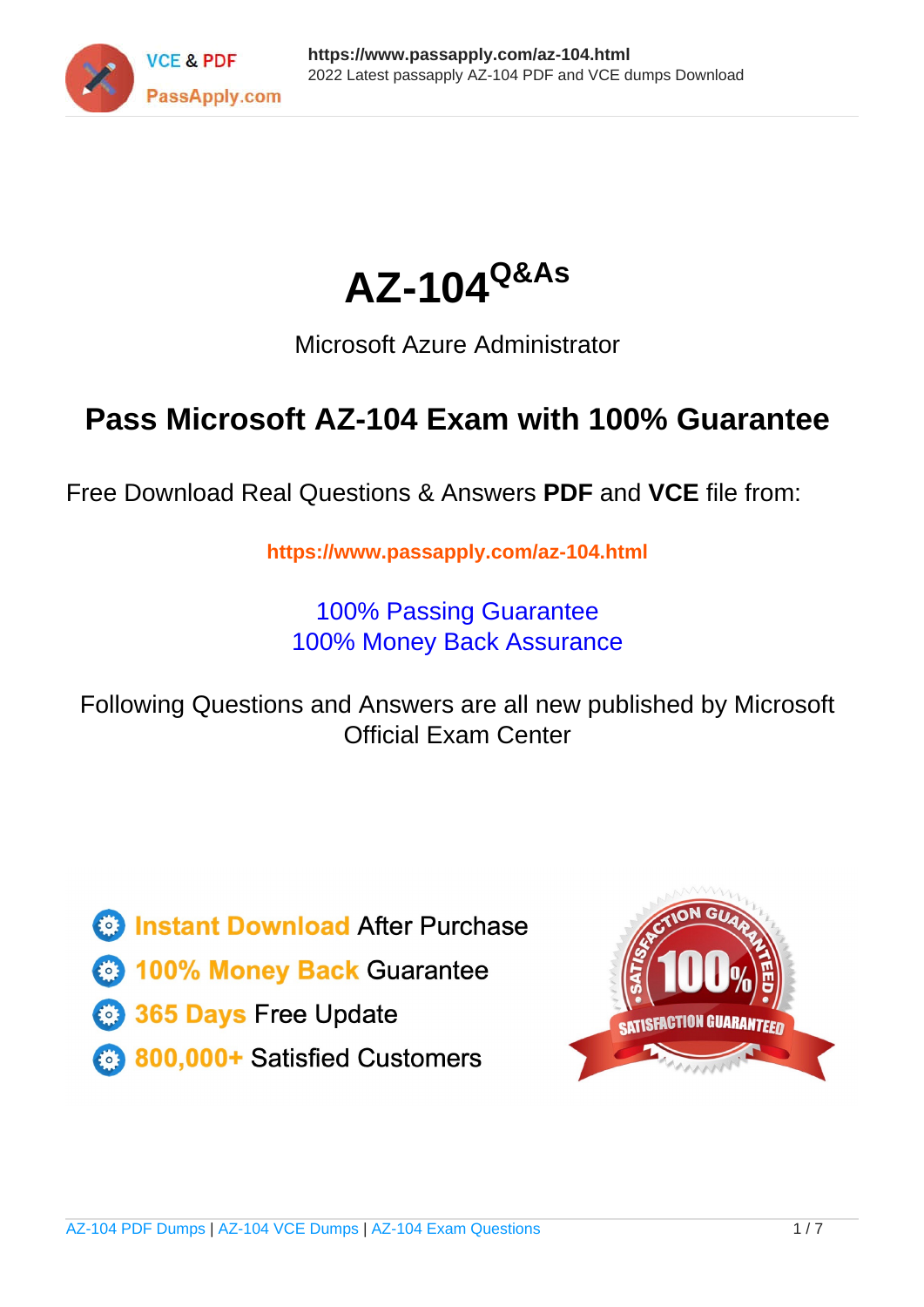

#### **QUESTION 1**

You have an Azure virtual machine named VM1 that runs Windows Server 2019. You sign in to VM1 as a user named User1 and perform the following actions:

1.

Create files on drive C.

2.

Create files on drive D.

3.

Modify the screen saver timeout.

4.

Change the desktop background.

You plan to redeploy VM1.

Which changes will be lost after you redeploy VM1?

- A. the modified screen saver timeout
- B. the new desktop background
- C. the new files on drive D
- D. The new files on drive C

Correct Answer: C

As D drive is temporary storage so new files on D drive will be lost. The screensaver, wall paper, new files on C drive are available after Redeploy.

#### Reference:

https://docs.microsoft.com/en-us/azure/virtual-machines/troubleshooting/redeploy-to-new-node- windows

#### **QUESTION 2**

You need to resolve the licensing issue before you attempt to assign the license again. What should you do?

A. From the Groups blade, invite the user accounts to a new group.

- B. From the Profile blade, modify the usage location.
- C. From the Directory role blade, modify the directory role.

Correct Answer: B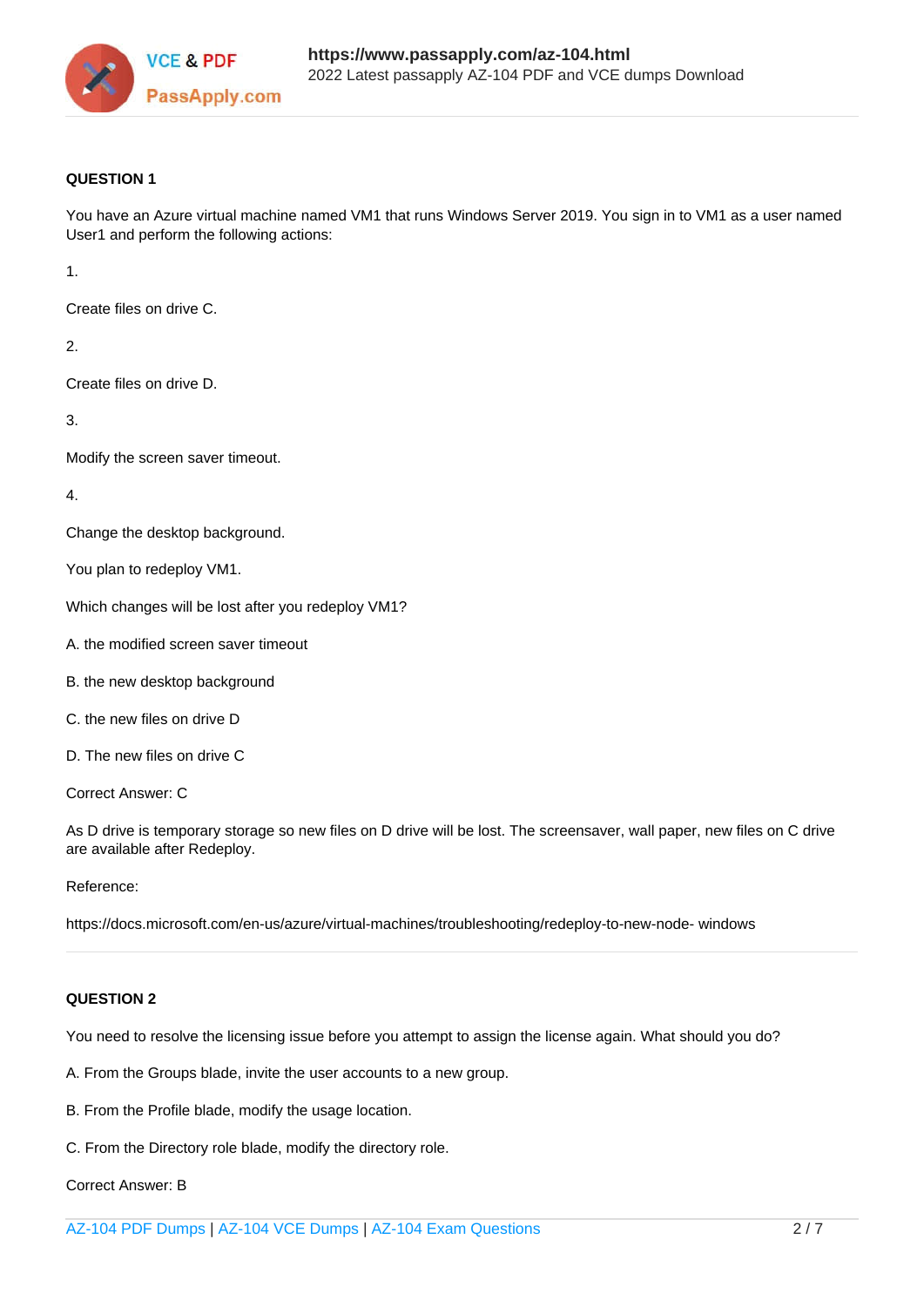

Scenario: Licensing Issue

1.

 You attempt to assign a license in Azure to several users and receive the following error message: "Licenses not assigned. License agreement failed for one user."

2.

You verify that the Azure subscription has the available licenses.

Solution:

License cannot be assigned to a user without a usage location specified.

Explanation:

Some Microsoft services aren\\'t available in all locations because of local laws and regulations. Before you can assign a license to a user, you must specify the Usage location property for the user. You can specify the location under the User

> Profile > Settings section in the Azure portal.

Reference:

https://docs.microsoft.com/en-us/azure/active-directory/users-groups-roles/licensing-groupsresolve-problems

### **QUESTION 3**

Your company\\'s Azure subscription includes Azure virtual machines (VMs) that run Windows Server 2016.

One of the VMs is backed up every day using Azure Backup Instant Restore.

When the VM becomes infected with data encrypting ransomware, you are required to restore the VM.

Which of the following actions should you take?

- A. You should restore the VM after deleting the infected VM.
- B. You should restore the VM to any VM within the company\\'s subscription.
- C. You should restore the VM to a new Azure VM.
- D. You should restore the VM to an on-premise Windows device.

Correct Answer: B

#### **QUESTION 4**

#### HOTSPOT

You have the App Service plans shown in the following table.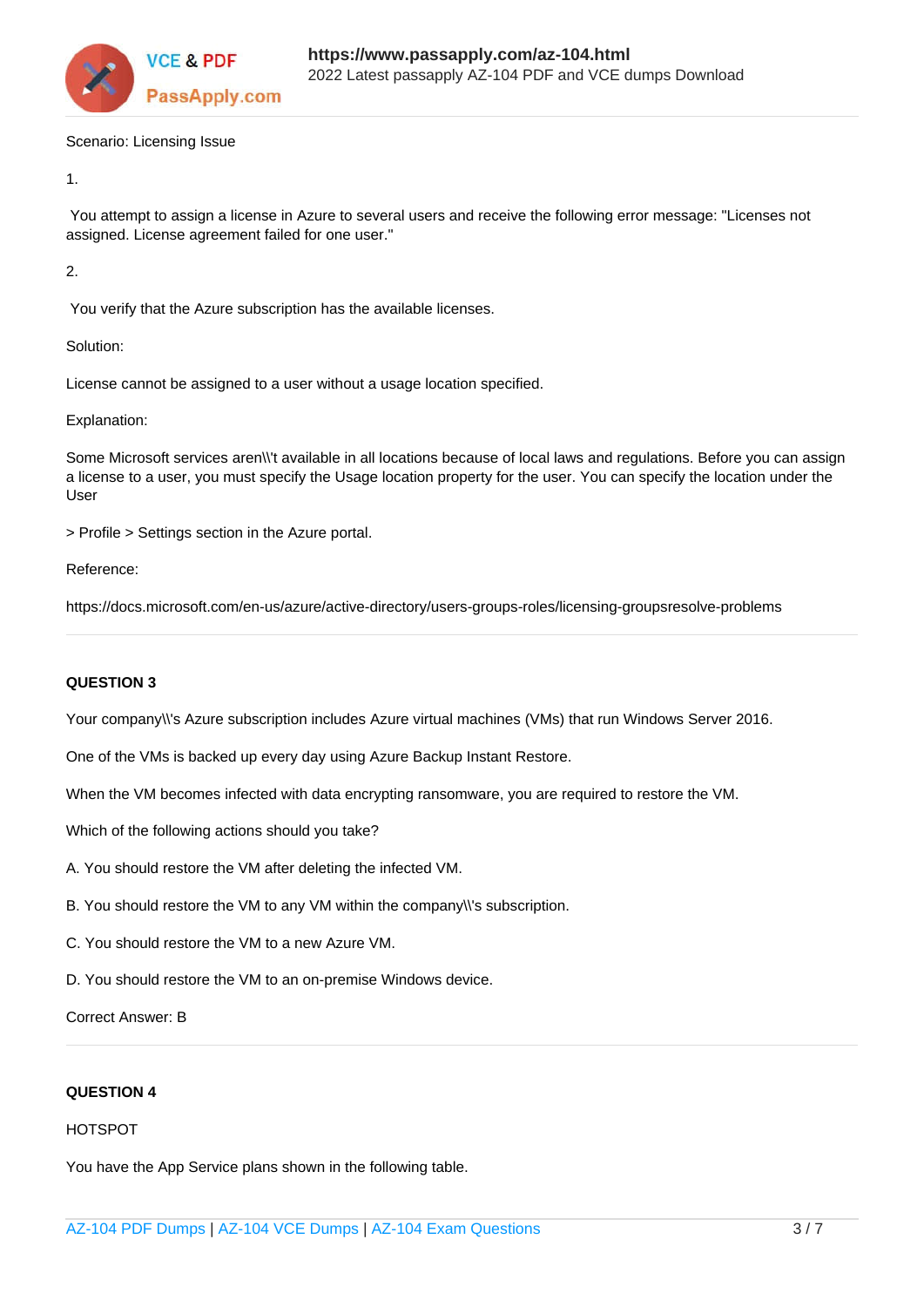

| Name             | <b>Operating system</b> | Location   |
|------------------|-------------------------|------------|
| ASP1             | Windows                 | West US    |
| ASP <sub>2</sub> | Windows                 | Central US |
| ASP <sub>3</sub> | Linux                   | West US    |

You plan to create the Azure web apps shown in the following table.

| Name    | <b>Runtime stack</b> | Location |
|---------|----------------------|----------|
| WebApp1 | NET Core 3.0         | West US  |
| WebApp2 | ASP.NET 4.7          | West US  |

You need to identify which App Service plans can be used for the web apps.

What should you identify? To answer, select the appropriate options in the answer area.

NOTE: Each correct selection is worth one point.

#### Hot Area:



Correct Answer: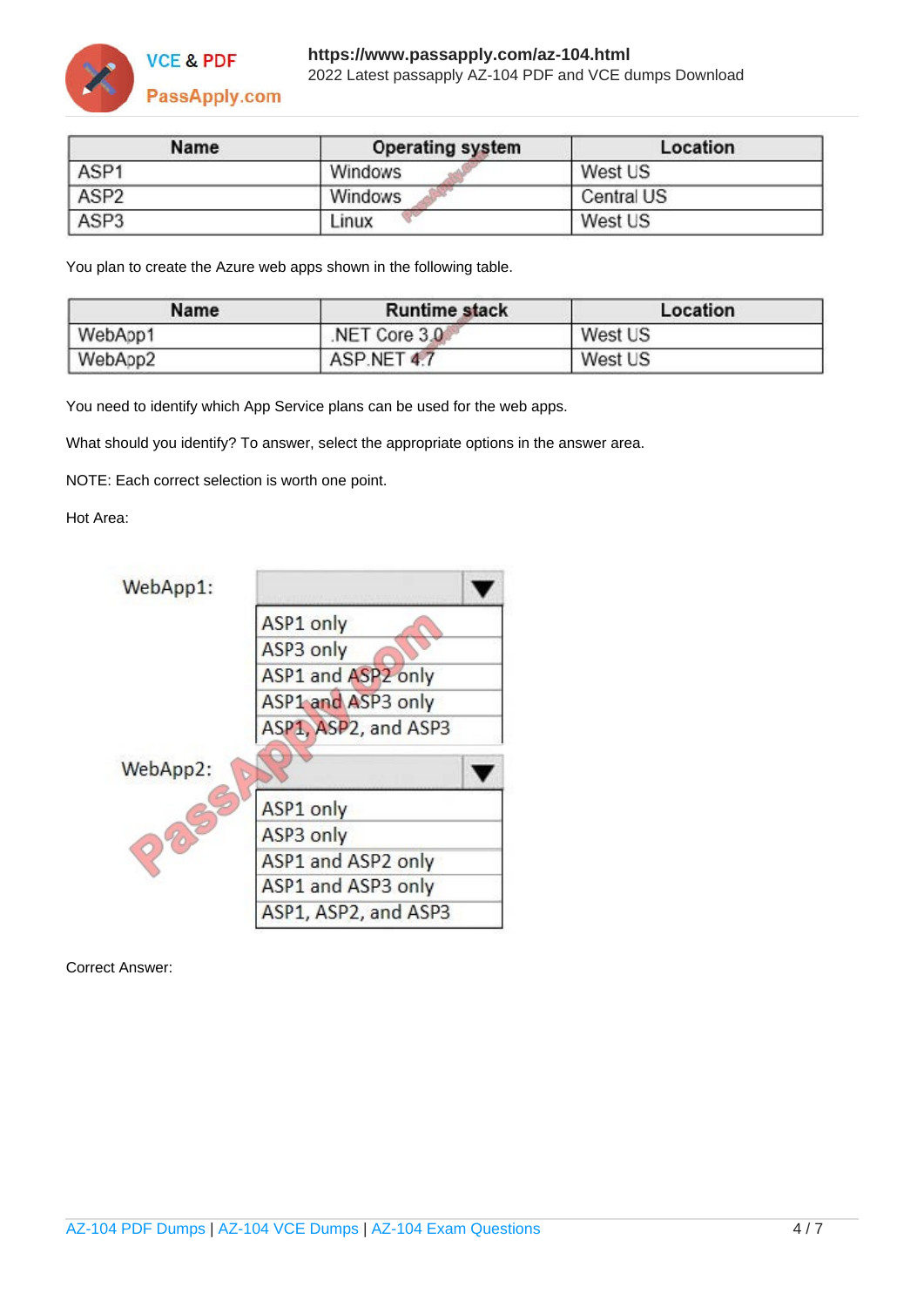



Box 1: ASP1 ASP3

Asp1, ASP3: ASP.NET Core apps can be hosted both on Windows or Linux.

Not ASP2: The region in which your app runs is the region of the App Service plan it\'s in.

Box 2: ASP1

ASP.NET apps can be hosted on Windows only.

Reference:

https://docs.microsoft.com/en-us/azure/app-service/quickstart-dotnetcore?pivots=platform-linux

https://docs.microsoft.com/en-us/azure/app-service/app-service-plan-manage#

#### **QUESTION 5**

Note: This question is part of a series of questions that present the same scenario. Each question in the series contains a unique solution that might meet the stated goals. Some question sets might have more than one correct solution, while others might not have a correct solution.

After you answer a question in this section, you will NOT be able to return to it. As a result, these questions will not appear in the review screen.

Your company registers a domain name of contoso.com.

You create an Azure DNS zone named contoso.com, and then you add an A record to the zone for a host named www that has an IP address of 131.107.1.10.

You discover that Internet hosts are unable to resolve www.contoso.com to the 131.107.1.10 IP address.

You need to resolve the name resolution issue.

[AZ-104 PDF Dumps](https://www.passapply.com/az-104.html) | [AZ-104 VCE Dumps](https://www.passapply.com/az-104.html) | [AZ-104 Exam Questions](https://www.passapply.com/az-104.html) 5 / 7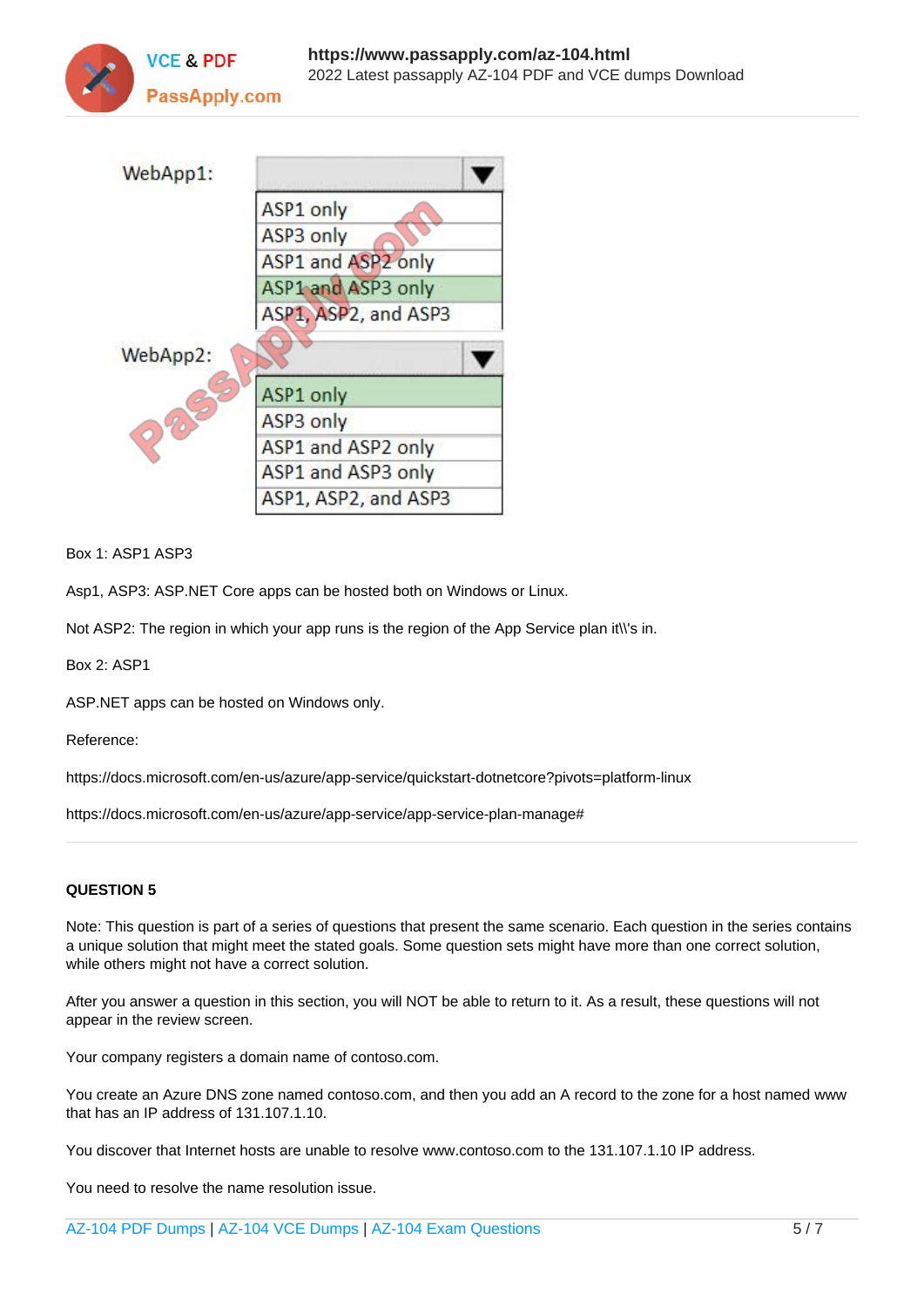

Solution: You add an NS record to the contoso.com Azure DNS zone.

Does this meet the goal?

A. Yes

B. No

Correct Answer: B

Before you can delegate your DNS zone to Azure DNS, you need to know the name servers for your zone.

The NS record set contains the names of the Azure DNS name servers assigned to the zone.

References:

https://docs.microsoft.com/en-us/azure/dns/dns-delegate-domain-azure-dns

[AZ-104 PDF Dumps](https://www.passapply.com/az-104.html) **[AZ-104 VCE Dumps](https://www.passapply.com/az-104.html)** [AZ-104 Exam Questions](https://www.passapply.com/az-104.html)